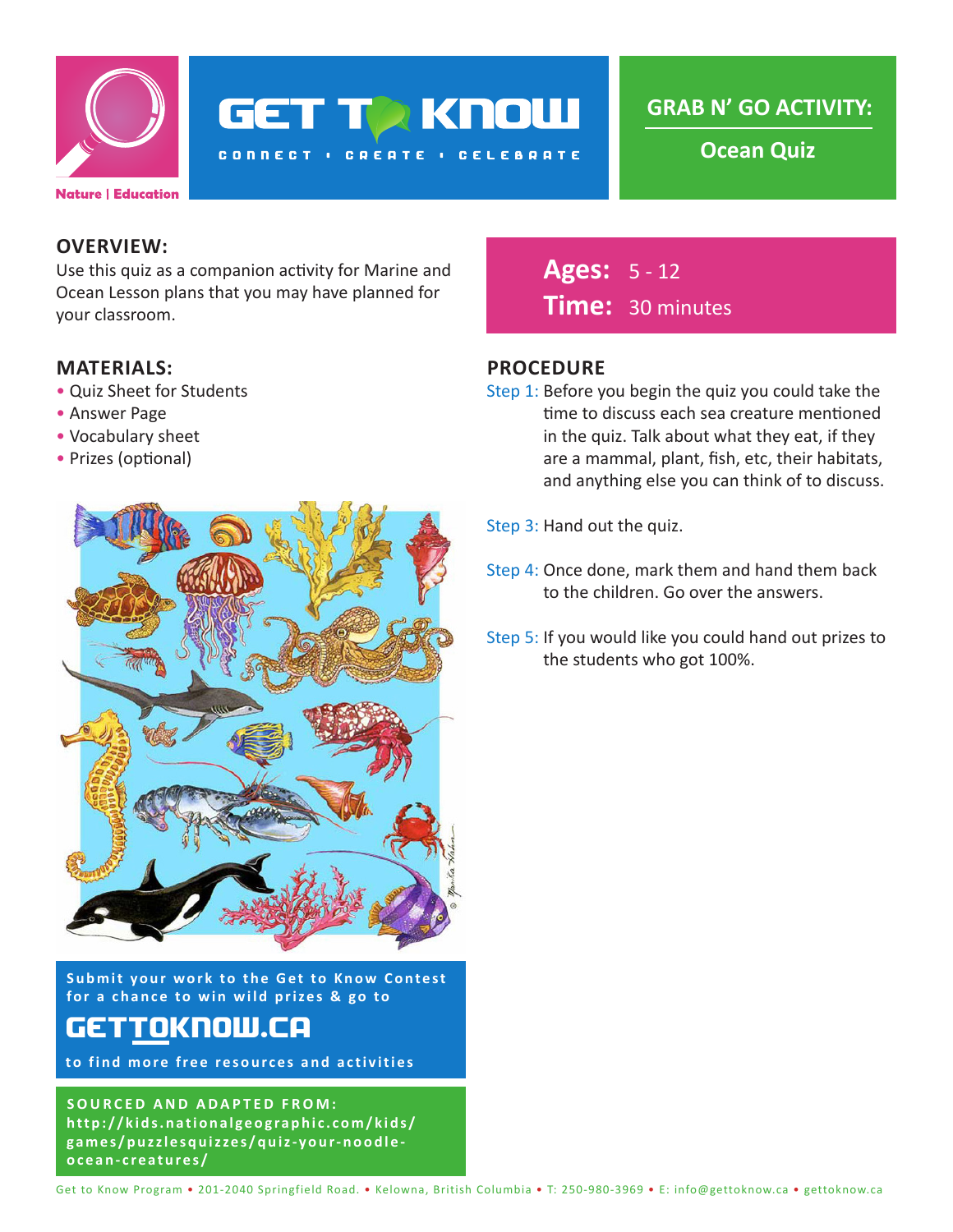

**GET TO KNOW** 

**CONNECT : CREATE : CELEBRATE** 

**GRAB N' GO ACTIVITY:**

**Ocean Quiz**

| What animal is responsible for the Great Barrier |  |
|--------------------------------------------------|--|
| <b>Reef's existence?</b>                         |  |

a) Coral b) Clownfish c) Conchs d) Sharks

#### **What is the name of the creature you can find attached to a Shark or Manta Ray?**

| a) Lamprey  | b) Brittlestar |
|-------------|----------------|
| c) Barnacle | d) Remora      |

## **Are Sea Anemones plants or animals?**

a) Plants b) Animals

### **True or False? Male Sea Turtles never leave the ocean?**

a) True b) False

#### **Whales and sea turtles sometimes eat floating plastic bags because they mistake them for which animal?**

a) Jellyfish b) Krill c) Sharks d) Snails

#### **Which of these creatures are noted for their often colourful appearance and lack of a shell?**

a) Snails b) Clams c) Mussels d) Nudibrachs

#### **What is a group of fish that swim together called?**

a) An Office b) A School c) A Swarm d) A Flock

# **True or False? Polar oceans are too cold to be home**

#### **to animals?**

a) True b) False

#### **Which of these sea creatures is not a mammal?**

| a) Tiger Shark | b) Blue Dolphin |
|----------------|-----------------|
| c) Orca        | d) Sea Lion     |

#### **Which fish swallows lots of water (or air!) to turn into a spiky ball when threatened?**

| a) Stingray | b) Pufferfish |
|-------------|---------------|
| c) Lionfish | d) Tuna       |

| <b>Total Score -</b> |  |
|----------------------|--|
|----------------------|--|

**10**